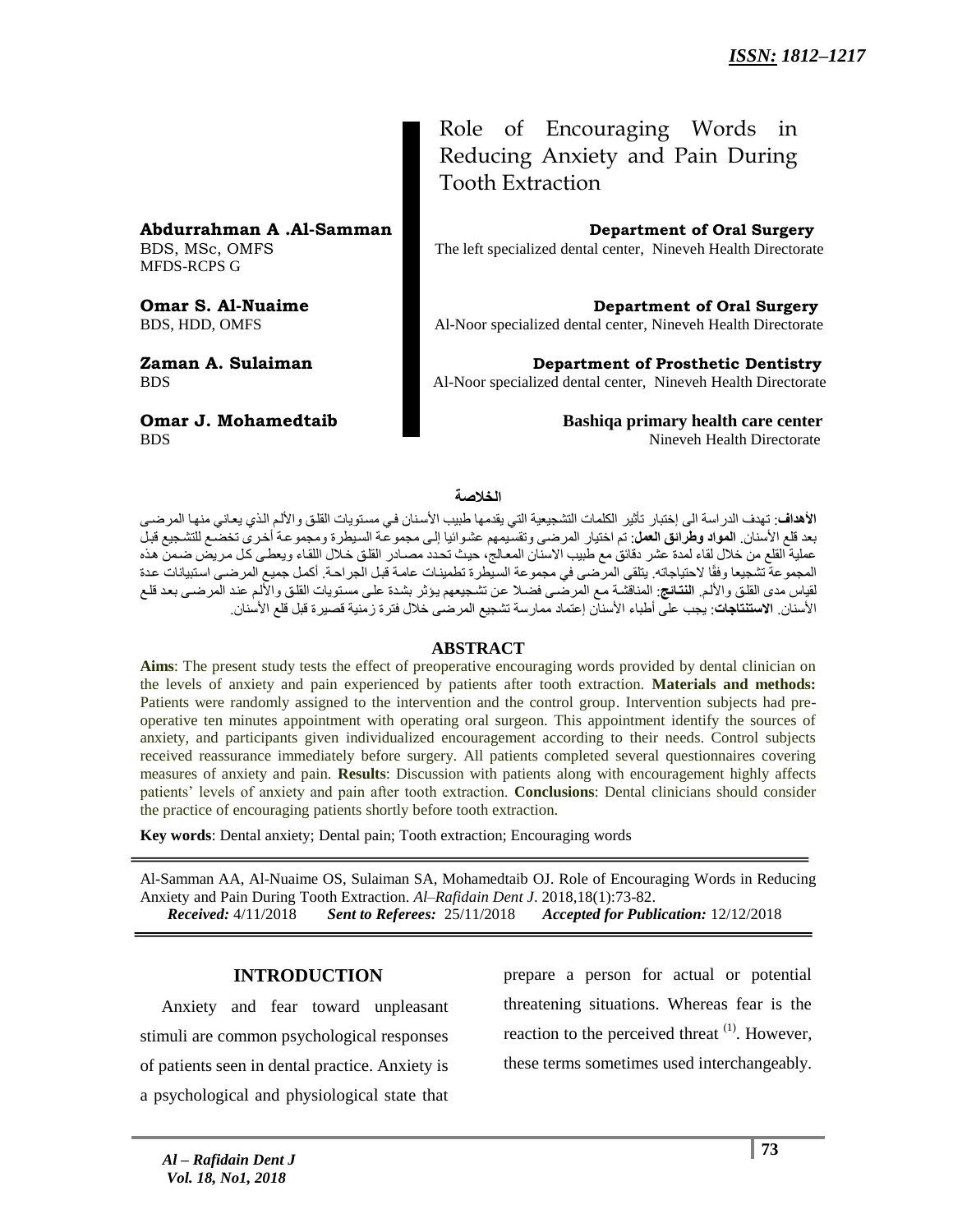Researchers found that the prevalence of mild dental anxiety and fear among population were 43% and 19.8% respectively  $(2,3)$ . While the severe trait of anxiety, as reported by other researchers, were 11.7%, 14.9%, and  $11.1\%$  <sup>(4-6)</sup>.

 Fear from dental treatment is associated with reduced dental visits, deteriorated oral health, more functional and esthetic impairment, and subsequently a reduced quality of life  $(7-9)$ .

 Different dental procedures have different level of anxiety. For example, dental injection and tooth extraction are in the top list of most frightening dental procedures  $(10-13)$ . In spite of dental injections are used to reassure patients by providing painless treatment, these injections are considered a source of anxiety and fear for some patients <sup>(14)</sup>. Oosterink et al.<sup>(6)</sup> found that dental patients considered oral surgery to be the most fearful procedure among other dental interventions. Moreover, up to 91% oral surgery procedures were tooth extraction. Tooth extraction is an invasive procedure with pre and intraoperative anxiety and possible postoperative pain  $(15)$ , so it needs attention from the psychological point of view.

 A strong relationship was found between anxiety and pain  $(15-17)$ . Researchers found that lowering of dental anxiety was associated with reduced levels of fear of

dental pain and ultimately lower levels of perceived pain <sup>(18)</sup>.

 As it is difficult for dentists to deal with anxious patients, evaluation of the patient's psychology along with special preparation and mood modification are required  $(19)$ . Many medical and non-medical modalities were used to reduce anxiety and pain related to dental surgery. Pre-emptive analgesia  $(20,21)$  is effective way in reducing postoperative pain. Conscious sedation and general anesthesia  $(22,23)$  are useful to improve the psychological status of patients, but they need to specialist selection according to the clinical situation  $(24)$ . The non-medical ways like music therapy  $(25,26)$ , fragrance therapy  $^{(27)}$ , and hypnosis  $^{(28)}$  were found to reduce patients' intraoperative anxiety.

 The aim of the present study is to test whether the individualized encouraging wards can affect the patients' beliefs and attitudes concerning dental injection and tooth extraction.

# **MATERIALS AND METHODS Subjects**:

 Patients at the Department of the Oral Surgery, Al-Nour Specialized Dental Centre, Mosul, Iraq, were taken for tooth extraction. A local ethics committee approved the study (18/50-175), and all the patients provided written informed consent.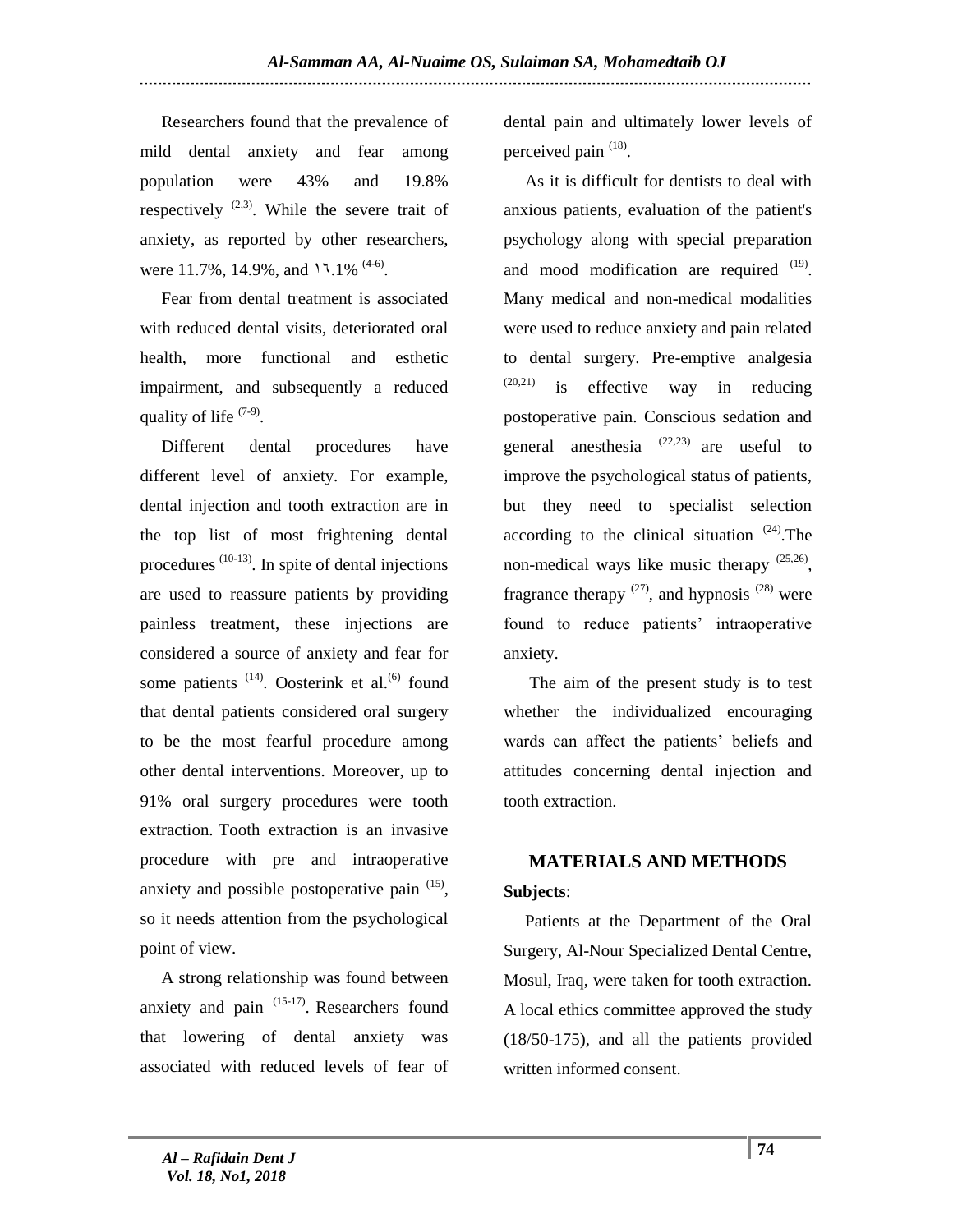Exclusion criteria were surgical/difficult tooth extraction, patients <18 years old, cognitive or mental disability, illiteracy, and those who refused to participate.

## **Procedure:**

 Two research assistants, with a request to participate, approached subjects in the waiting room. Candidates asked to rate the amount of their inventory dental anxiety and fear of dental pain, in addition to their attitude toward previous dental injections, by answering questions of the Arabiclanguage version of the following questionnaires: Short version of Dental anxiety inventory questionnaire (s-DAIQ)  $(29)$ . It comprised 9 items, rated on a Likert type scale scored from 1 (no anxiety at all) to 5 (extreme anxiety), yielding a total score ranging from 9 to 45.

 Short version of Fear of dental pain questionnaire (s-FDPO)  $^{(30)}$ . It consists of 5 items, each rated on a 5-point Likert type scale, with a total score range of 5-25.

 The previous experience of patients with dental injections were evaluated through 4 questions (PEDIQ)  $^{(31)}$  with responses scored from 1-5, giving a total score of 5-20. Answers were given on a 5-point answer scale. After questionnaires were filled out, patient enrolled randomly by randomnumber table in to a control group and intervention group. In the first group, extraction performed without any discussion regarding the sources of related anxiety. In

the second group, participants had preoperative ten minutes appointment with operating oral surgeon. This appointment identify the sources of anxiety, and participants given individualized encouragement according to their needs. In addition to question and answer discussions with the patient and explaining the procedure.

### **Anxiety and pain measurement:**

 Just before surgery, A 0 (no anxiety/pain) to 10 (extreme anxiety/pain) Numeric Rating Scale  $(NRS)^{(32)}$  was used to measure patients' pre-injection and preextraction anxiety, in addition to the expected pain because of the injection and tooth extraction.

Patients also asked to rate the experienced anxiety and pain during the injection and extraction immediately at the end of the related procedure using the 11-point NRS. Rating of these parameters done under the supervision of a research assistant. A single experienced oral surgeon did all procedures under local anesthesia using a standard technique.

# **Statistical analysis:**

 The mean scores and standard deviations for each questionnaire and NRS were computed. Then, the independent samples ttests were used to compare the means between and within the two groups of study. For all statistical analysis, the level of significance was set at  $P = 0.05$ . In addition,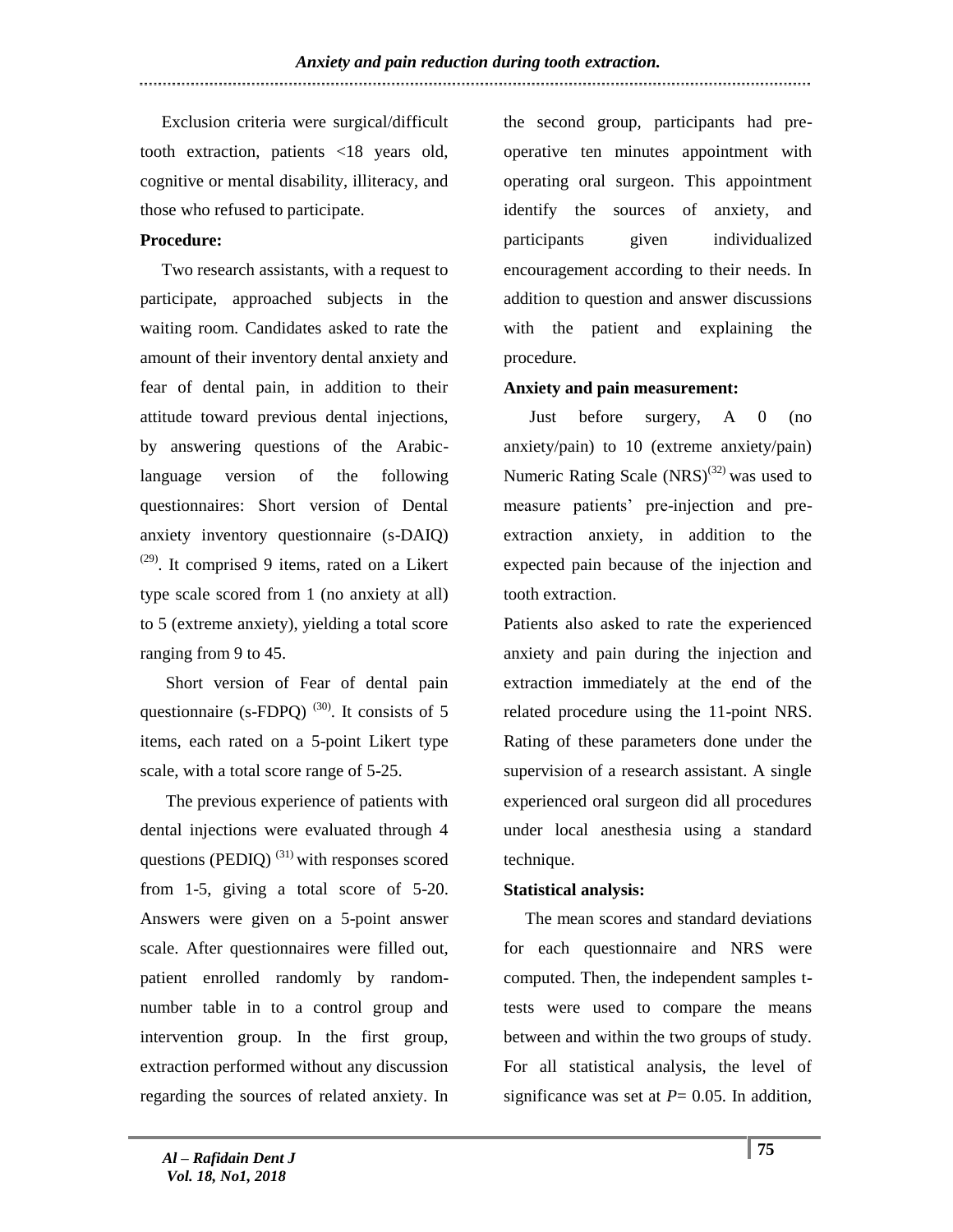Spearman correlation was used to study the relation between different questionnaires and the anxiety and expected pain values recorded by patient before surgery.

# **RESULTS**

 Of the 80 patients enrolled only 71 filledout the questionnaires completely, 58 (81.7%) of whom were female and 13 (18.3%) male. Their mean age (SD) was 33.97(10.43) years, range18-

70.Questionnaires used in this study were reliable with Cronbach alpha values of 0.766, 0.753, and 0.674 for s-DAIQ, s-FDPQ, and PEDIQ respectively. There were no significant differences in the mean scores between the two groups of study regarding the s-DAIQ, s-FDPQ, PEDIQ, preextraction anxiety, and the expected postinjection/extraction pain. An exception is the pre-injection anxiety where fewer values recorded in control group (Table 1).

| Table (1): Mean scores of different questionnaires, pre and expected post-treatment anxiety and |  |  |  |  |
|-------------------------------------------------------------------------------------------------|--|--|--|--|
|-------------------------------------------------------------------------------------------------|--|--|--|--|

|                        | pain of the study groups. |                        |         |
|------------------------|---------------------------|------------------------|---------|
|                        | Mean (SD) scores          | Mean (SD) scores       | P value |
|                        | Intervention group        | Control group $(N=34)$ |         |
|                        | $(N=37)$                  |                        |         |
| s-DAIQ                 | 25.95(6.7)                | 24.74(7.21)            | .947    |
| s-FDPQ                 | 13.62(4.03)               | 13.18(4.02)            | .643    |
| <b>PEDIQ</b>           | $10.53(2.87)^{8}$         | $9.79(3.85)^{55}$      | .153    |
| Pre-injection anxiety  | 5.11(2.51)                | 3.76(2.4)              | $.024*$ |
| Expected               | 4.54(2.49)                | 3.65(2.19)             | .114    |
| post-injection pain    |                           |                        |         |
| Pre-extraction anxiety | 5.65(2.61)                | 4.77(2.7)              | .165    |
| Expected               | 5.01(2.63)                | 4.77(2.57)             | .691    |
| post-extraction pain   |                           |                        |         |

s-DAIQ: Short version of Dental anxiety inventory questionnaire.

s-FDPQ: Short version of Fear of dental pain questionnaire.

PEDIQ: The previous experience of patients with dental injections.

 $\mathrm{s}$  N=32(PEDIO not obtained in 5 patients with first experience with injection).

\$\$ N=33(PEDIQ not obtained 1 patient with first experience with injection).

\* Significant at 0.05 level.

 A high positive correlation existed between the PEDIQ with pre and expected post-injection anxiety and pain scores of all patients (Table 2). Similarly, a positive

correlations were also found between the s-DAIQ and s-FDPQ with pre and expected post-extraction anxiety and pain scores (Table 3).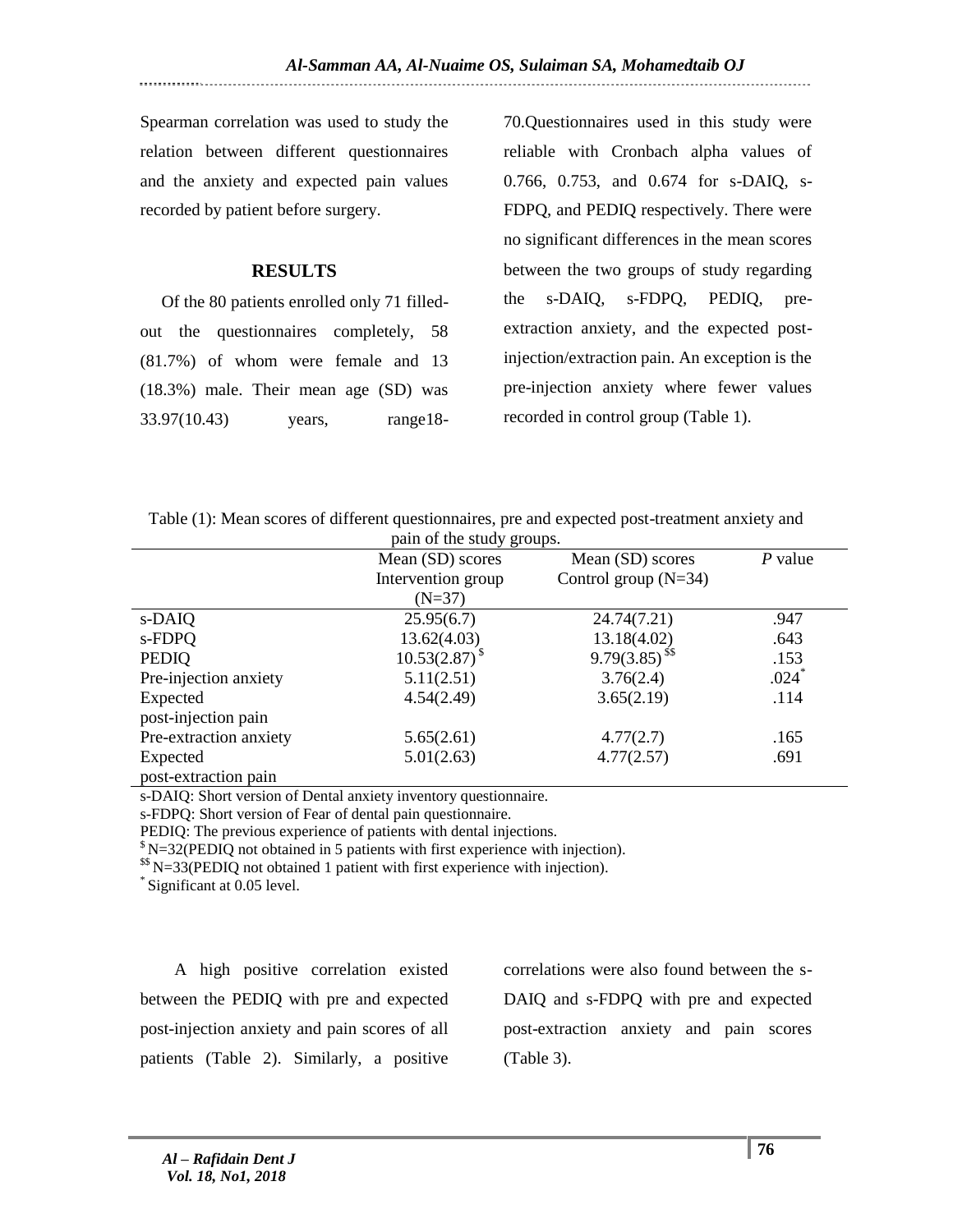#### PEDIQ Pre-injection anxiety Expected post-injection pain PEDIQ 1  $.651^{**}$  .492<sup>\*\*</sup> Pre-injection anxiety  $.651^{**}$  1 .632\*\* Expected post-injection pain  $.492^{**}$  .632\*\* 1

Table (2): Spearman correlation of PEDIQ with pre and expected post-injection anxiety and pain scores of all patients.

PEDIQ: The previous experience with dental injection questionnaire.

\*\*Correlation is significant at the 0.01 level (2-tailed).

### Table (3): Spearman correlation of s-DAIQ and s-FDPQ with pre and expected post-extraction anxiety and pain scores of all patients.

|                        |           |                 |                | Expected        |
|------------------------|-----------|-----------------|----------------|-----------------|
|                        |           |                 | Pre-extraction | post-extraction |
|                        | s-DAIQ    | s-FDPQ          | anxiety        | pain            |
| s-DAIQ                 |           | $295^{\degree}$ | $.326^{**}$    | .266            |
| s-FDPQ                 | $.295*$   |                 | $.593**$       | $.267*$         |
| Pre-extraction anxiety | $.326$ ** | $.593**$        |                | $.454***$       |
| Expected               | $.266*$   | $.267*$         | $.454***$      |                 |
| post-extraction pain   |           |                 |                |                 |

s-DAIQ: Short version of Dental anxiety inventory questionnaire.

s-FDPQ: Short version of Fear of dental pain questionnaire.

\*\*Correlation is significant at the 0.01 level (2-tailed).

\*Correlation is significant at the 0.05 level (2-tailed).

 After application of local anesthesia and teeth extraction, a significant reduction

in post-injection/extraction anxiety and pain was found in intervention group only (Table

4).

| Table (4): Comparison between the pre-treatment/expected post-treatment and post-treatment anxiety and |
|--------------------------------------------------------------------------------------------------------|
| pain mean scores (SD) of the study groups.                                                             |

|                            | Pre-injection anxiety  | Post-injection anxiety  | $P$ value |
|----------------------------|------------------------|-------------------------|-----------|
| Intervention group         | 5.11(2.51)             | 3.57(2.85)              | $.016*$   |
| Control group              | 3.76(2.4)              | 3.06(2.34)              | .223      |
|                            | Expected               | Post-injection pain     | $P$ value |
|                            | post-injection pain    |                         |           |
| Intervention group         | 4.54(2.49)             | 3.05(2.58)              | $.014*$   |
| Control group              | 3.65(2.19)             | 3.56(2.27)              | .871      |
|                            | Pre-extraction anxiety | Post-extraction anxiety | $P$ value |
| Intervention group         | 5.65(2.61)             | 4.3(2.91)               | $.039*$   |
| Control group              | 4.77(2.7)              | 4.85(3.45)              | .907      |
|                            | Expected               | Post-extraction pain    | P value   |
|                            | post-extraction pain   |                         |           |
| Intervention group         | 5.01(2.63)             | 2.6(2.95)               | $.000*$   |
| Control group              | 4.77(2.57)             | 3.85(3.32)              | .210      |
| Significant at 0.05 level. |                        |                         |           |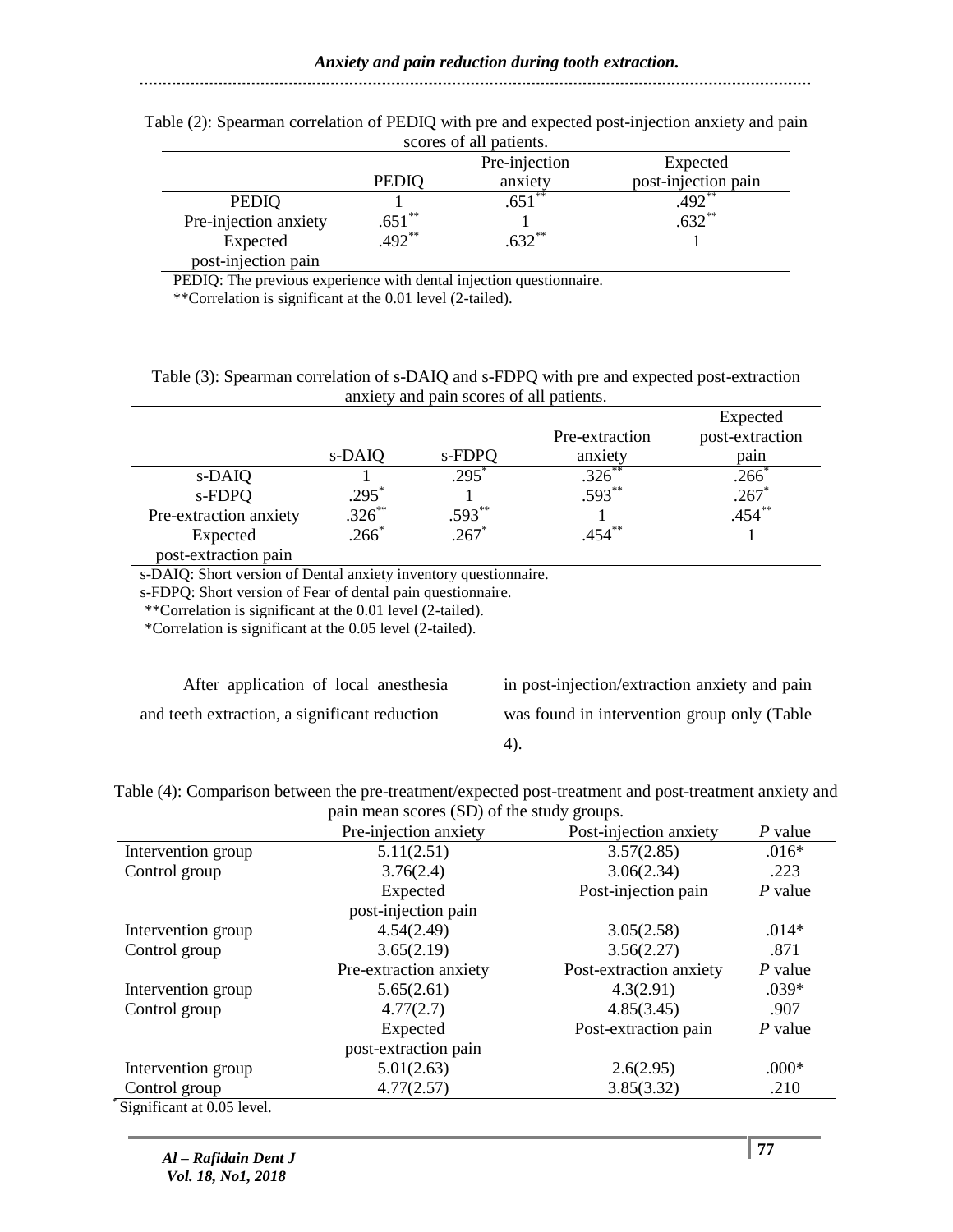### **DISCUSSION**

 The fear from dental procedures ranked fourth in prevalence among other humans' fear and phobia subtypes <sup>(6)</sup>. Teeth extraction is a known patients' anxious procedure due to not only possible associated pain, but also the fact of losing a tooth is another important anxietyprovoking stimulus  $(33)$ . Information can affect patients' knowledge and beliefs. In addition, people who do not have experience with certain dental procedures still form expectations about it, but the problems exist when beliefs are based on inaccurate information  $(14)$ . In this study, six patients (8.45%) had never experienced dental injection but the mean of their scores of preinjection anxiety was 4.67 (SD 1.75).

 In dental practice, there are different anxiety and fear measurement scales. In our study, the s-DAI was used as it is easier to use in general dental practice than the original 36-item DAI, and has shown to be reliable and valid  $(34)$ .

 The s-FDPQ was used since it is valid and reliable and quickly screen patients with respect to FDP  $(35)$ . It contains three items that is particularly relevant here and concerns fear of pain associated with dental injection and tooth extraction. This fact may explain why s-FDPQ was more correlated with Pre-extraction anxiety than s-DAIQ, and we can consider this questionnaire the best preoperative predictor of anxious patients. All questionnaires used in this study were tested for reliability and showed high Cronbach alpha values. NRS were used to assess the level of anticipated and experienced anxiety

and pain. It is simple, quick, widely used, and its scores are suitable for parametric analysis <sup>(36)</sup>.

 A good distribution of participants over the groups of study were noticed since there were no significant differences between the two groups regarding the almost all-preoperative measured parameters. Despite, a fewer values of preinjection anxiety were recorded in control group, a significant reduction in injection- related anxiety were seen in the intervention group which explain the positive effects of encouraging words.

 The present study found a positive correlation of pre-injection and pre-extraction anxiety with expectations about pain rather than the actual experience itself. These results were in line with other studies  $(14)$ . Researchers  $(16)$  suggest that anxious patients generally feel more pain as result of a dental injection, compared with less anxious patients. These findings are compatible with ours. Moreover, propensity to anxiety and pain experience or expectations were found to be associated with tooth extraction anxiety without any conflicts amongst the different studies  $<sup>(1)</sup>$ .</sup>

 The preoperative individualized encouragement in addition to discussions with the patient showed a significant effect  $(P < 0.05)$ on patient anxiety and pain. This finding could be explained by the fact that the doctor–patient communication is considered an important factor in building trust and confidence between the patient and clinician $(37)$ . In contrast, other studies showed that the levels of patients' anxiety who received verbal information  $(38)$  or separate

*Al – Rafidain Dent J Vol. 18, No1, 2018*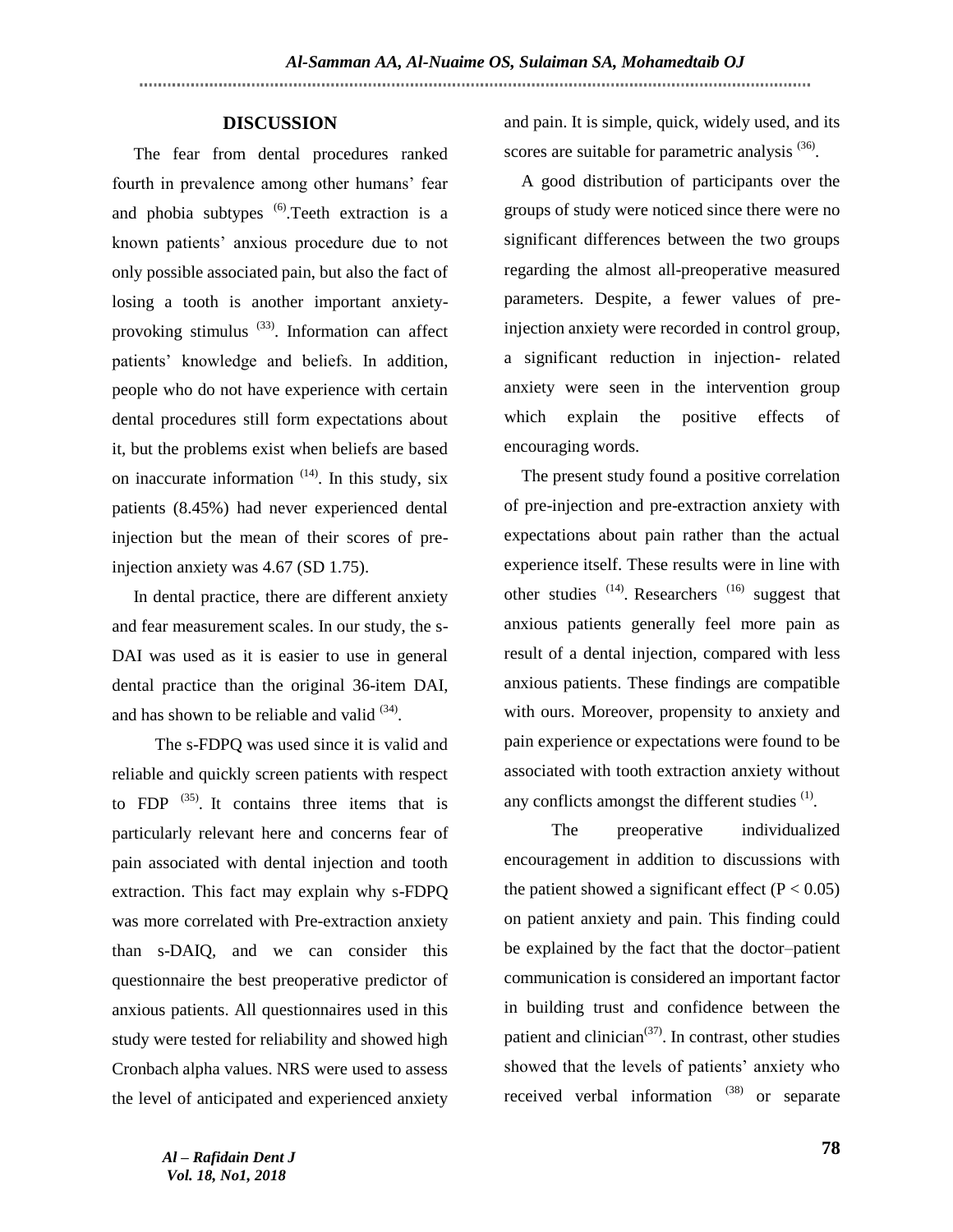consultation  $^{(39)}$  did not differ. Clinical implications of this study that patients can be encouraged and informed about tooth extraction procedure, so, behavior that is more compliant may occur. In addition, patients became less anxious with more at ease before and during treatment.

## **CONCLUSIONS**

In the present study, patients expected significantly more pain than they experienced. However, these unpleasant sensations could be significantly reduced by providing individualized encouraging wards before dental treatment.

### **REFERENCES**

- 1. van Wijk AJ, de Jongh A, Lindeboom JA .Anxiety Sensitivity as a Predictor of Anxiety and Pain Related to Third Molar Removal. *J Oral Maxillofac Surg.* 2010; 68:2723-29.
- 2. Armfield JM, Heaton LJ. Management of fear and anxiety in the dental clinic: a review. *Aust Dent J.* 2013;58:390–407.
- 3. Agras S, Sylvester D, Oliveau D. The epidemiology of common fears and phobia. *Community Dent Health.* 1969; 10:151–156.
- 4. Gatchel RJ, Ingersoll BD, Bowman L, Robert-son MC, Walker C. The prevalence of dental fear and avoidance: a recent survey study. *J Am Dent Assoc.* 1983;107:609–10.
- 5. Thomson WM, Stewart JF, Carter KD, Spencer AJ. Dental anxiety among Australians. *Int Dent J*. 1996;46:320-24.
- 6. Oosterink FM, de Jongh A, Hoogstraten J. Prevalence of dental fear and phobia relative to other fear and phobia subtypes. *Eur J Oral Sci*. 2009;117:135- 43.
- 7. Armfield JM, Slade GD, Spencer AJ. Dental fear and adult oral health in Australia. *Community Dent Oral Epidemiol.* 2009;37:220–30.
- 8. Vermaire JH, de Jongh A, Aartman IH. Dental anxiety and quality of life: the effect of dental treatment. *Community Dent Oral Epidemiol.* 2008; 36: 409-16.
- 9. Eitner S, Wichmann M, Paulsen A, Holst S. Dental anxiety–an epidemiological study on its clinical correlation and effects on oral health. *J Oral Rehabil.* 2006;33:588–93.
- 10. Liu Y, Huang X, Yan Y, Lin H, Zhang J, Xuan D. Dental fear and its possible relationship with periodontal status in Chinese adults: a preliminary study. *BMC Oral Health*. 2015; 15:18.
- 11. Oosterink FM, de Jongh A, Aartman IH. What are people afraid of during dental treatment? Anxiety-provoking capacity of 67 stimuli characteristic of the dental setting. *Eur J Oral Sci.* 2008;116:44–51.
- 12. [Yusa H,](https://www.ncbi.nlm.nih.gov/pubmed/?term=Yusa%20H%5BAuthor%5D&cauthor=true&cauthor_uid=15243465) [Onizawa K,](https://www.ncbi.nlm.nih.gov/pubmed/?term=Onizawa%20K%5BAuthor%5D&cauthor=true&cauthor_uid=15243465) [Hori M,](https://www.ncbi.nlm.nih.gov/pubmed/?term=Hori%20M%5BAuthor%5D&cauthor=true&cauthor_uid=15243465) [Takeda S,](https://www.ncbi.nlm.nih.gov/pubmed/?term=Takeda%20S%5BAuthor%5D&cauthor=true&cauthor_uid=15243465) [Takeda H,](https://www.ncbi.nlm.nih.gov/pubmed/?term=Takeda%20H%5BAuthor%5D&cauthor=true&cauthor_uid=15243465) [Fukushima S,](https://www.ncbi.nlm.nih.gov/pubmed/?term=Fukushima%20S%5BAuthor%5D&cauthor=true&cauthor_uid=15243465) [Yoshida H.](https://www.ncbi.nlm.nih.gov/pubmed/?term=Yoshida%20H%5BAuthor%5D&cauthor=true&cauthor_uid=15243465) Anxiety measurements in university

*Al – Rafidain Dent J Vol. 18, No1, 2018*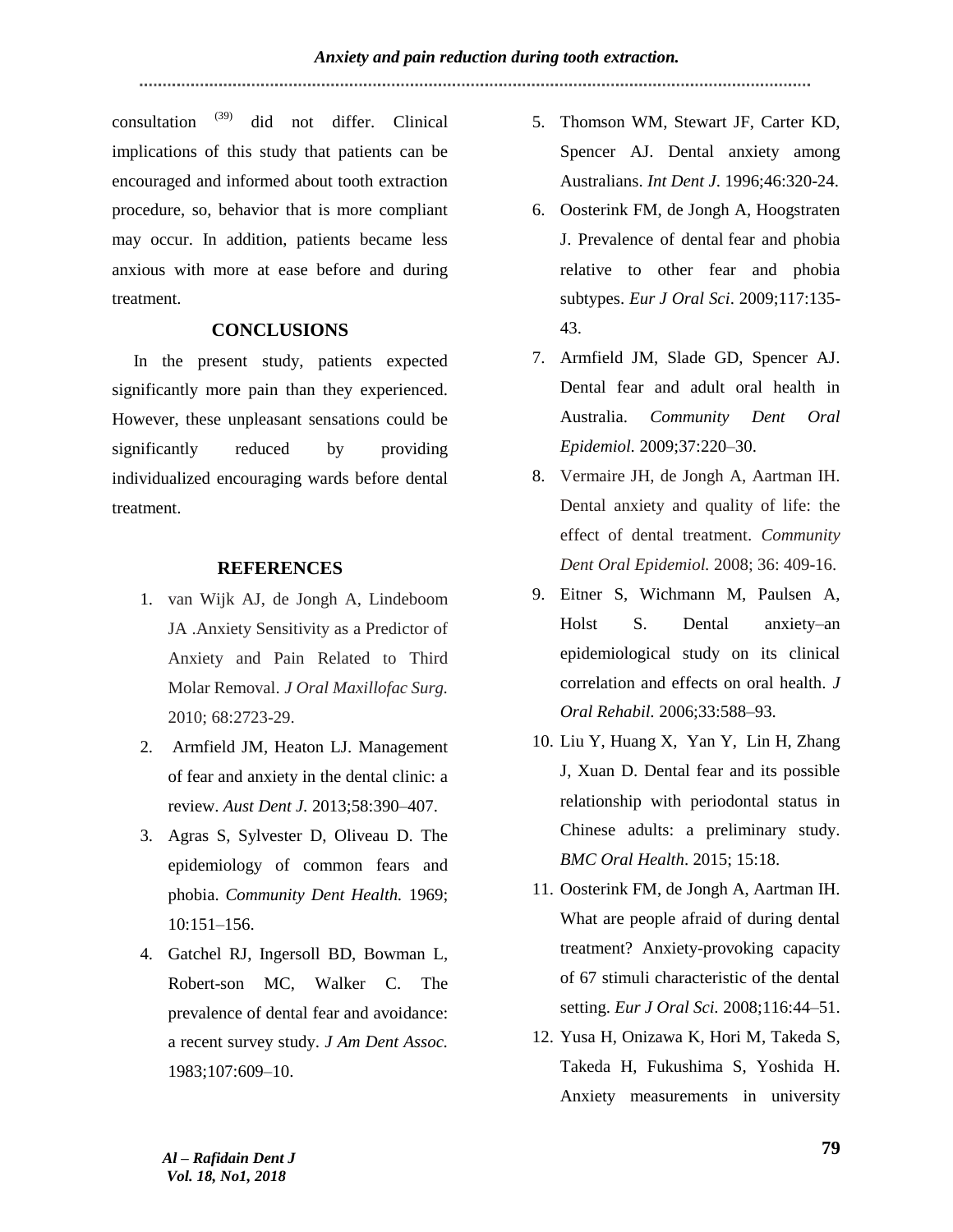students undergoing third molar extraction. *Oral Surg Oral Med Oral Pathol Oral Radiol Endod*. 2004; 98:23- 7.

- 13. Earl P: Patients' anxieties with third molar surgery. *Br J Oral Maxillofac Surg*. 1994; 32:293-7.
- 14. [van Wijk A,](https://www.ncbi.nlm.nih.gov/pubmed/?term=van%20Wijk%20A%5BAuthor%5D&cauthor=true&cauthor_uid=23083950) [Lindeboom JA,](https://www.ncbi.nlm.nih.gov/pubmed/?term=Lindeboom%20JA%5BAuthor%5D&cauthor=true&cauthor_uid=23083950) [de Jongh](https://www.ncbi.nlm.nih.gov/pubmed/?term=de%20Jongh%20A%5BAuthor%5D&cauthor=true&cauthor_uid=23083950)  [A,](https://www.ncbi.nlm.nih.gov/pubmed/?term=de%20Jongh%20A%5BAuthor%5D&cauthor=true&cauthor_uid=23083950) [Tuk JG,](https://www.ncbi.nlm.nih.gov/pubmed/?term=Tuk%20JG%5BAuthor%5D&cauthor=true&cauthor_uid=23083950) [Hoogstraten J.](https://www.ncbi.nlm.nih.gov/pubmed/?term=Hoogstraten%20J%5BAuthor%5D&cauthor=true&cauthor_uid=23083950) Pain related to mandibular block injections and its relationship with anxiety and previous experiences with dental anesthetics. *[Oral Surg Oral Med Oral Pathol Oral](https://www.ncbi.nlm.nih.gov/pubmed/?term=Pain+related+to+mandibular+block+injections+and+its+relationship+with+anxiety+and+previous+experiences+with+dental+anesthetics.)  [Radiol.](https://www.ncbi.nlm.nih.gov/pubmed/?term=Pain+related+to+mandibular+block+injections+and+its+relationship+with+anxiety+and+previous+experiences+with+dental+anesthetics.)* 2012;114:S114-9.
- 15. McNeil DW, Helfer AJ, Weaver BD, Graves RW, Kyle BN, Davis AM. Memory of Pain and Anxiety Associated with Tooth Extraction. *J Dent Res*. 2011; 90: 220-24.
- 16. van Wijk AJ. , Makkes PC..Highly anxious dental patients report more pain during dental injections. *Br Dent J.* 2008;205:E7.
- 17. van Wijk AJ, Lindeboom J. The effect of a separate consultation on anxiety levels before third molar surgery. *Oral Surg Oral Med Oral Pathol Oral Radiol Endod*. 2008;105:303-7.
- 18. van Wijk AJ, Hoogstraten J. Experience with dental pain and fear of dental pain. *J Dent Res.* 2005; 84, 947–50.
- 19. Brahm CO, Lundgren J, Carlsson SG, Nils-son P, Hultqvist J, Ha¨gglin C. Dentists' skills with fearful patients:

education and treatment. *Eur J Oral Sci.* 2013;121:283–91.

- 20. Yamagchi A, Sano K. Effectiveness of pre-emptive analgesia on postoperative pain following third molar surgery: review of literatures. *Jpn Dent Sci Rev*. 2013;49:131– 8.
- 21. Gopalraju P, Manikarnike Lalitha R, Prasad K, Ranganath K. Comparative study of intravenous Tramadol versus Ketorolac for preventing postoperative pain after third molar surgery – A prospective randomized study. *J Craniomaxillofac Surg*. 2014;42: 629– 33.
- 22. Bennett JD, Kramer KJ, Bosack RC. How safe is deep sedation or general anesthesia while providing dental care? *J Am Dent Assoc.* 2015;146:705–8.
- 23. Juodzbalys G, Giedraitis R, Maciulskiene V, Huys LWJ, Kubilius R. New method of sedation in oral surgery. *J Oral Implantol.* 2005;31:304–8.
- 24. [Astramskaitė I,](https://www.ncbi.nlm.nih.gov/pubmed/?term=Astramskait%C4%97%20I%5BAuthor%5D&cauthor=true&cauthor_uid=28377143) [Juodžbalys G.](https://www.ncbi.nlm.nih.gov/pubmed/?term=Juod%C5%BEbalys%20G%5BAuthor%5D&cauthor=true&cauthor_uid=28377143) Scales used to rate adult patients' psychoemotional status in tooth extraction procedures: a systematic review[.](https://www.ncbi.nlm.nih.gov/pubmed/28377143) *[Int J](https://www.ncbi.nlm.nih.gov/pubmed/28377143)  [Oral Maxillofac Surg.](https://www.ncbi.nlm.nih.gov/pubmed/28377143)* 2017;46:886-98.
- 25. Kim YK, Kim SM, Myoung H. Musical intervention reduces patients' anxiety in sur- gical extraction of an impacted mandibular third molar. *J Oral Maxillofac Surg.* 2011;69:1036–45.

*Al – Rafidain Dent J Vol. 18, No1, 2018*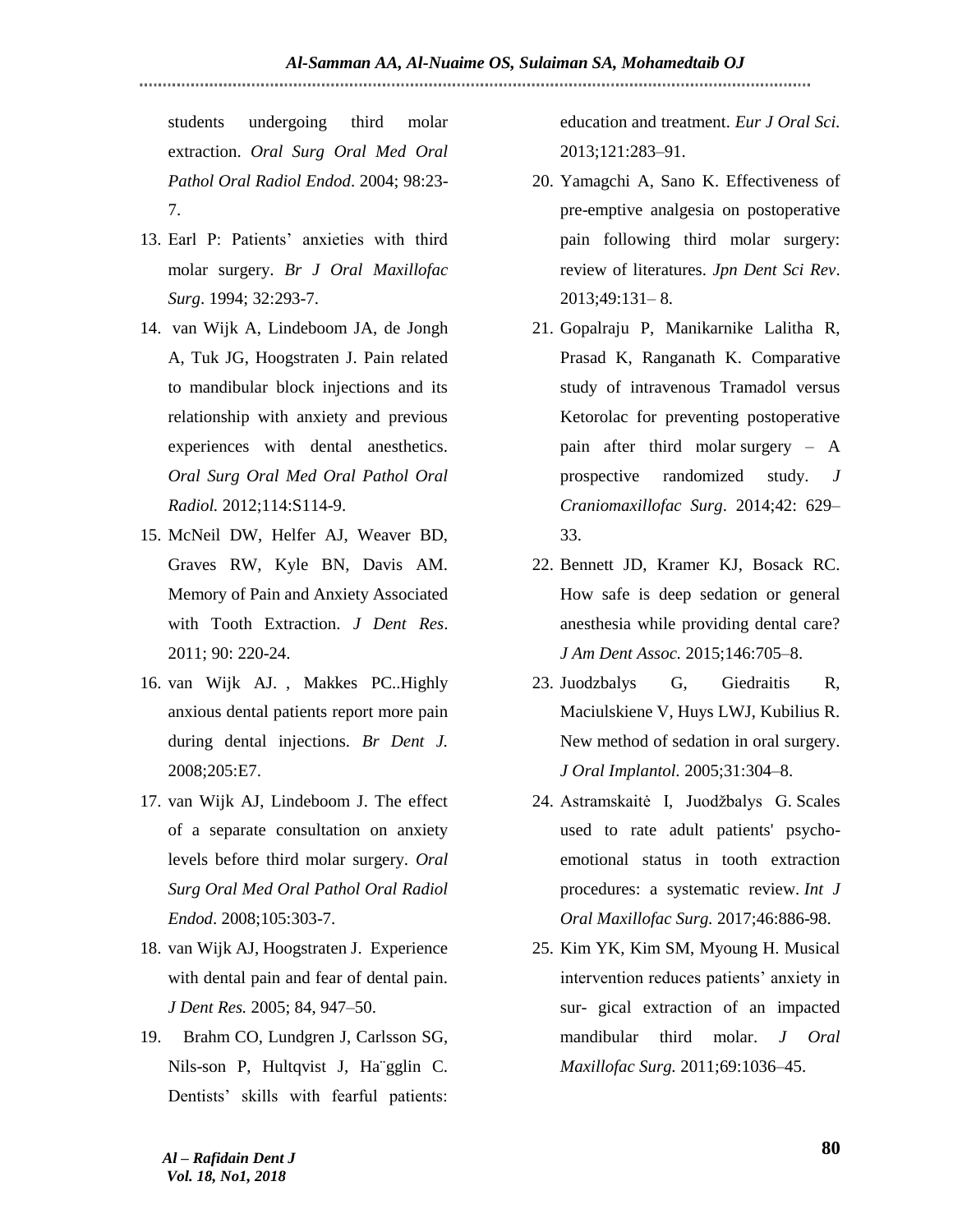- 26. Leardi S, Pietroletti R, Angeloni G, Neco-zione S, Ranalletta G, Del Gusto B. Ran-domized clinical trial examining the effect of music therapy in stress response to day surgery. *Br J Surg*. 2007;94:943–7.
- 27. Hasheminia D, Kalantar Motamedi MR, Ahmadabadi FK, Hashemzehi H, Haghighat A. Can ambient orange fragrance reduce patient anxiety during surgical removal of impacted mandibular third molars? *J Oral Maxillofac Surg.* 2014;72:1671–6.
- 28. Glaesmer H, Geupel H, Haak R. A controlled trial on the effect of hypnosis on dental anxiety in tooth removal patients. *Patient Educ Couns*. 2015;98:1112–5.
- 29. Stouthard MEA: Fear of Dental Treatment (thesis). Amsterdam, Academic Centre for Dentistry Amsterdam, University of Amsterdam, 1989.
- 30. van Wijk AJ, McNeil DW, Ho CJ, Buchanan H, Hoogstraten J. A short English version of the fear of dental pain questionnaire. *Eur J Oral Sci*. 2006;114:204-8.
- 31. Matthews DC, Rocchi A, Gafni A. Factors affecting patients' and potential patients' choices among anaesthetics for periodontal recall visits. *J Dent*. 2001;29:173-9.
- 32. Turk DC, Melzack R: Handbook of Pain Assessment. New York, Guilford Publications, 1992.
- 33. Siegel K, Schrimshaw EW, Kunzel C, Wolf- son NH, Moon-Howard J, Moats HL, et al. Types of dental fear as barriers to dental care among African American adults with oral health symptoms in Harlem. *J Health Care Poor Underserved*. 2012;23:1294–309.
- 34. Aartman IHA. Reliability and validity of the short version of the dental anxiety inventory. *Community Dent Oral Epidemiol.* 1988;26: 350–4.
- 35. van Wijk AJ, McNeil DW, Ho CJ, Buchanan H, Hoogstraten J. A short English version of the Fear of Dental Pain questionnaire. *Eur J Oral Sci*. 2006; 114: 204–208.
- 36. Al-Samman A A, Al-Nuaime OS, Othman HA. Validity and Reliability of Full Cup Test in Pain Evaluation after Dental Surgery: A Comparison with Four Pain-Rating Scales in a Sample of Iraqi Patients. *JODR.* 2016; 3:2-7.
- 37. Ha JF, Anat DS, Longnecker N. Doctor– patient communication: a review. *Ochsner J.* 2015;10:38–43.
- 38. Kazancioglu HO, Tek M, Ezirganli S, Demirtas N. Does watching a video on third molar surgery increase patients' anxiety level? *Oral Surg Oral Med Oral Pathol Oral Radiol*. 2015;119:272–7.